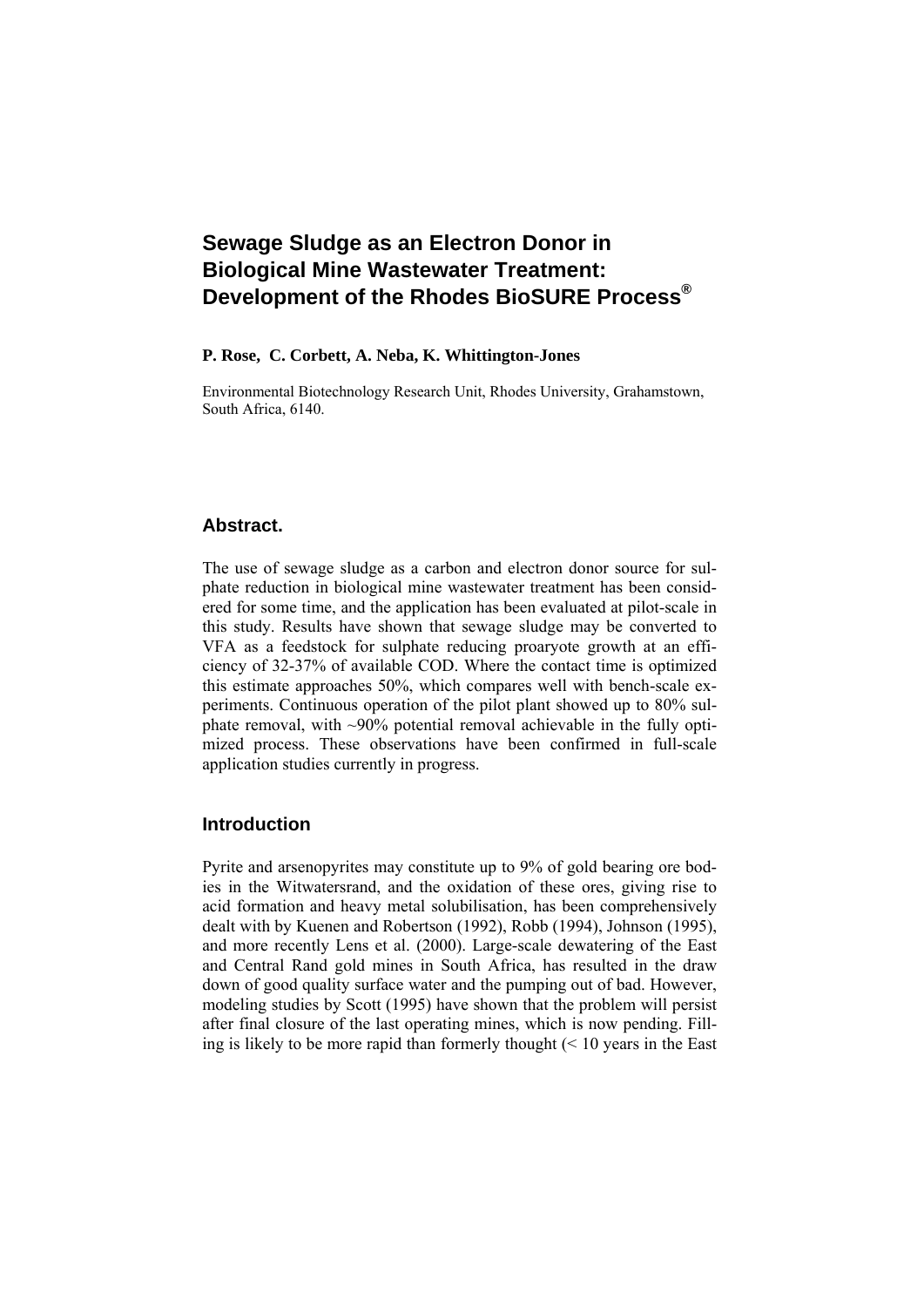Rand Basin) and, due to hydraulic gradients, a diffuse daily discharge of >100 ML, or more, of poor quality water to the, already stressed, Vaal River system, may be anticipated across the Witwatersrand. Rising salinity in the water supply to this landlocked industrial hub of the country has been a subject of growing concern for many years (Commission 1970; Stander 1987; Du Plessis 1990 and DEAT 1999). Younger et al. (1997) have shown that mine flushing may be anticipated to last for many decades to several centuries, and the need for a solution commensurate with the size of this problem, and sustainable over the long-term, has become a matter of urgency.

The potential of biological treatment of acid mine drainage (AMD) wastewaters has been considered by Gadd and White 1993, Barton 1995, Johnson 1995, and Lens et al. (2000), and early studies in this area were reported by Maree and Strydom (1985). However, the cost and supply of the carbon source, as well as appropriate reactor design, has constrained widespread application of these systems in the treatment of large-volume AMD flows. Use of waste carbon sources to support the growth of sulphate reducing prokaryotes (SRP) has been fairly widely considered (Rose et al., 1998), with the possible first reports of sewage sludge as a growth medium for these organisms by Butlin et al. (1956).

Investigations in the potential linkage of the sewage disposal system and AMD treatment, as a long-term sustainable solution to the mine water problems of the Witwatersrand, commenced in the mid-1990s with the threatened closure of Grootlei Mine, the last operating mine on the East Rand (Rose et al. 2004). With dewatering of the East Rand Basin now dependent entirely on the pump station at the mine's No 3 Shaft, at times over 130 ML.day-1 minewater required pumping and treatment before disharge to the Blesbokspruit wetland, a Ramsar site of international significance.

Studies in the enhanced hydrolysis of complex organic carbon substrates in biosulphidogenic environments had been reported for tannery ponding systems by Rose et al. (1998 and 2004), Dunn (1998) and Boshoff (1999), and Whittington-Jones (2000), Molepane (1999) and Molwantwa (2003) showed that enhanced hydrolysis of sewage sludge could be successfully linked to biological sulphate reduction activity. The enzymology of the enhanced hydrolysis reaction in sewage has been reported by Whiteley et al. (2002a&b), Pletschke et al. (2002) and Enongene (2004).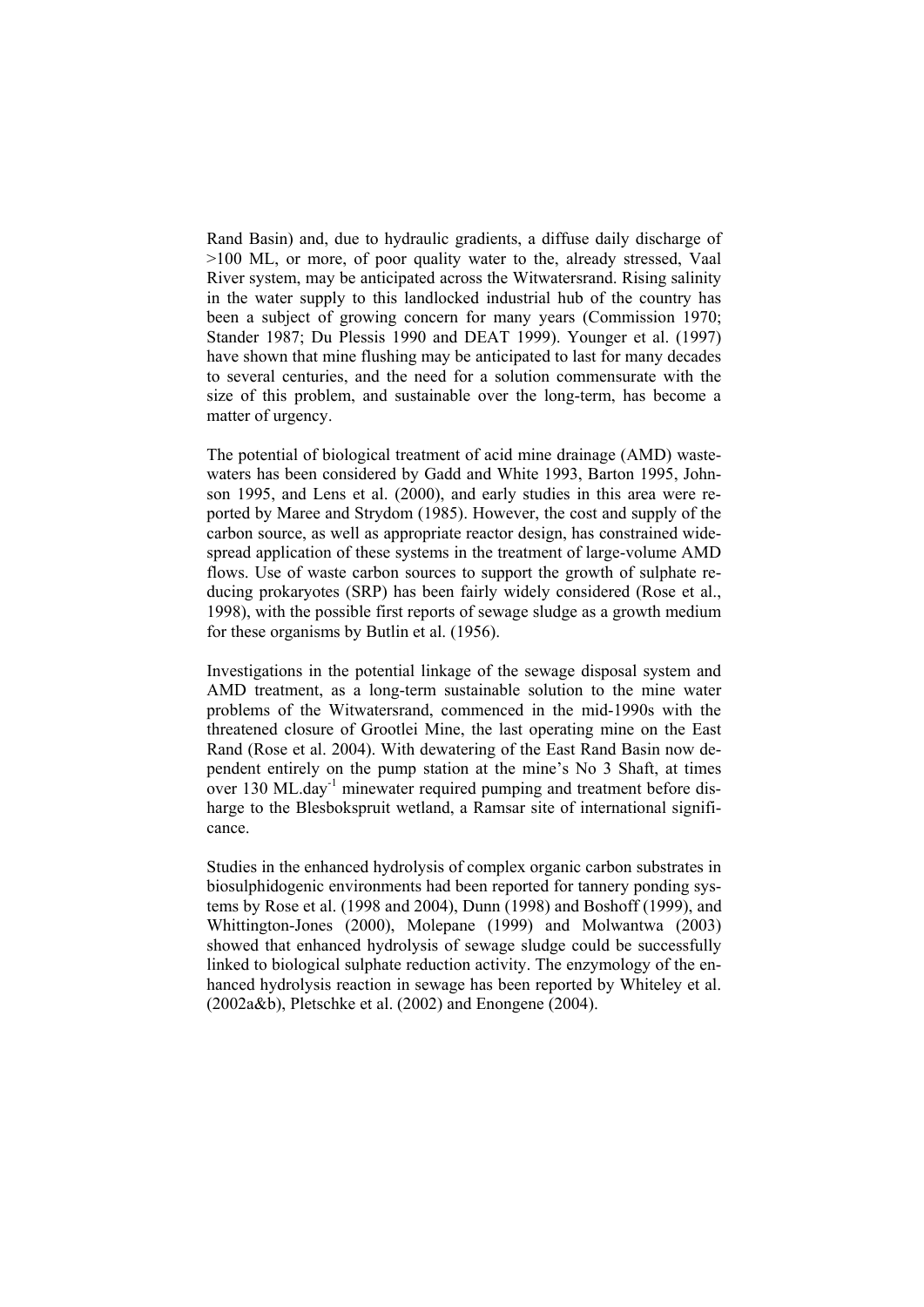Corbett (2001) and Rose et al. (2004) have reported the development of the dual-stage Rhodes BioSURE Process® using primary sewage sludge in the biodesalination of mine drainage wastewaters.

## **Process Development**

The Recycling Sludge Bed Reactor (RSBR), as the core unit operation of the Process, was conceptualised on the basis of studies of the microbial ecology and sulphur cycle in tannery ponds (Dunn 1998). The system was experimentally modeled by Whittington-Jones (2000), who showed that more than 50% of particulate chemical oxygen demand (CODp) had been solubilised into a from readily available to SRP consumption (Figure 1). This value exceeded previous reports by about 20%, and the results suggested that enhanced hydrolysis of the substrate and the sulphate reduction reactions would be best effected in separate unit operations.

This hypothesis was tested in 2L and 10L bench-scale reactor studies (Figure 2) by Whittington-Jones (2000) Whittington-Jones et al. (2002), and evaluated in a  $1M<sup>3</sup>$  reactor by Molepane (2000). Following threatened closure of the Grootvlei Mine by the Department of Mineral and Energy Affairs, the BioSURE Process<sup>®</sup> was selected with a group of four other technologies for competitive pilot-scale evaluation on-site at the mine.

A 50 $m<sup>3</sup>$  pilot plant of the BioSURE Process<sup>®</sup> was constructed and commissioned on site at Grootvei Mine (Figure 3). Enhanced hydrolysis in the RSBR (23m<sup>3</sup>) was followed by sulphate reduction in an adapted Anaerobic Baffle Reactor (ABR) of  $25m^3$ , and final treatment was effected in an Algal High Rate Pond (HRAP) raceway (Figure 4).

## **Materials and Methods**

Analytical determination of chemical oxygen (COD), volatile fatty acids (VFA), and settleable solids was according to Standard Methods (APHA 1989). Sulphate was determined using the Spectroquant system (Merck), and faecal coliform by South African Bureau of Standards Method SABS 228.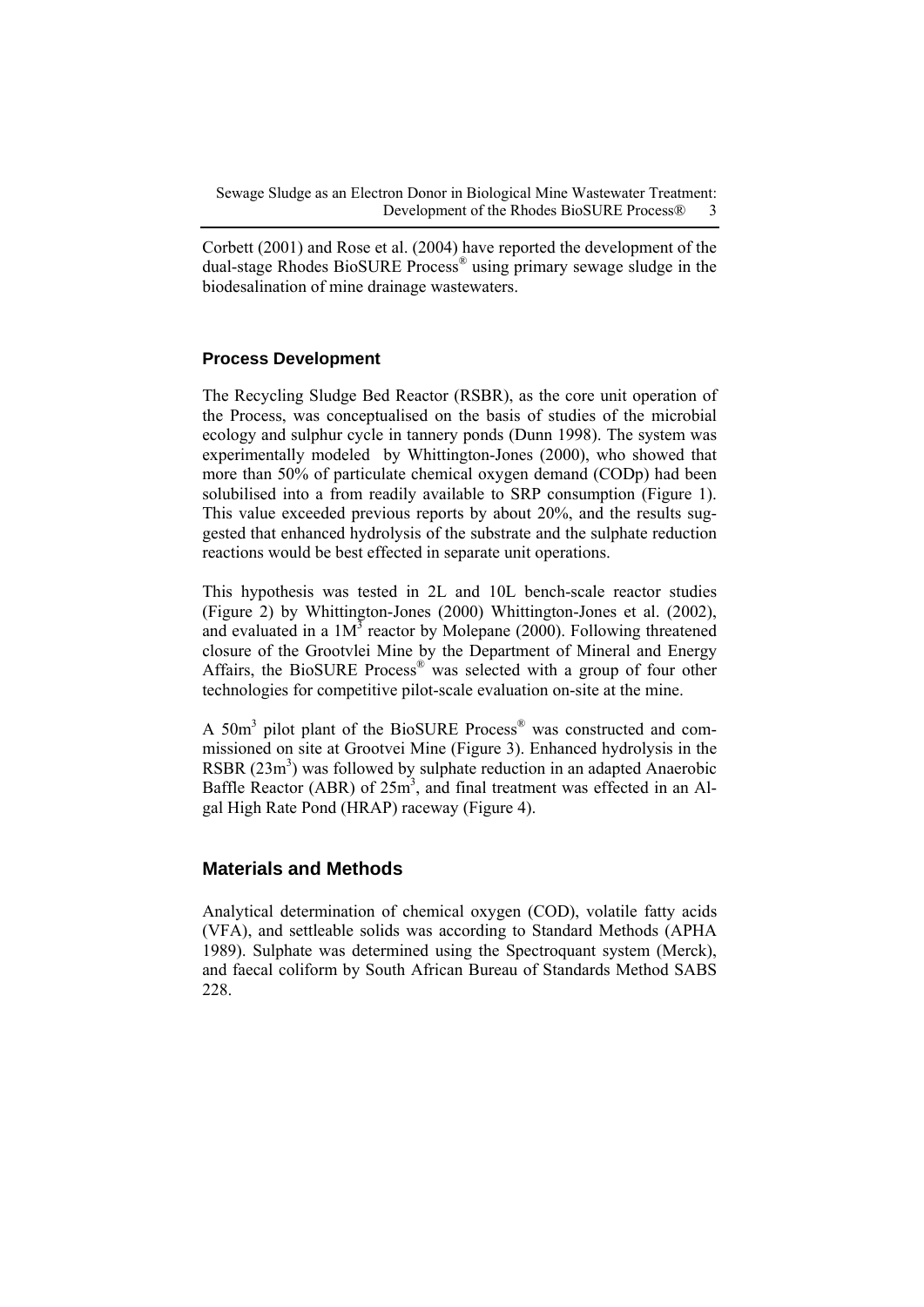The system was fed with mine water following lime treatment, and sewage sludge was provided by the Springs Municipality. Plant feed was made up by blending sewage sludge with mine water to establish a  $2:1$  COD: $SO<sub>4</sub>$  ratio, and fed at a rate of 1.04m3 .hour.

## **Results and Discussion**

## *Commissioning*

Although active sulphate reduction commenced soon after initiating plant loading, commissioning activities ran over nearly three months, mainly due to shutdowns and perturbations in the mine water supply. Uninterrupted steady state operation was achieved after day 85, and Table 1 reports plant performance for the end of the commissioning period, days 90- 118. While sulphate reduction averaged 66% over this period, the results show the major fraction of COD removal occurring in the RSBR, and of sulphate reduction in the ABR. Around 98% of settleable COD was removed in the RSBR.

## *Process Operation*

Following commissioning, the plant was monitored for a further 8 months of steady state operation, and sulphate reduction and COD consumption performance values are reported in Figures 5 and 6. Fairly wide fluctuation in the sulphate concentration of the mine water, and in the COD of the sewage sludge, were experienced throughout the piloting operation. Average process performance across the full 240 day period is reported in Table 2 and shows 67% sulphate removal and 72% COD consumption. Faecal coliform bacteria and Ascaris ova were completely removed in the process.

Despite the reactors being constructed as closed systems, the reoxidation of sulphide was observed with the formation of a copious floating sulphur biofilm on the surface of both units. Towards the end of the pilot study the reactors were sealed and a nitrogen delivery system installed to sparge the headspace of each unit. During this operation sulphate reduction increased to over 80% with an average of 75% for the full month of operation.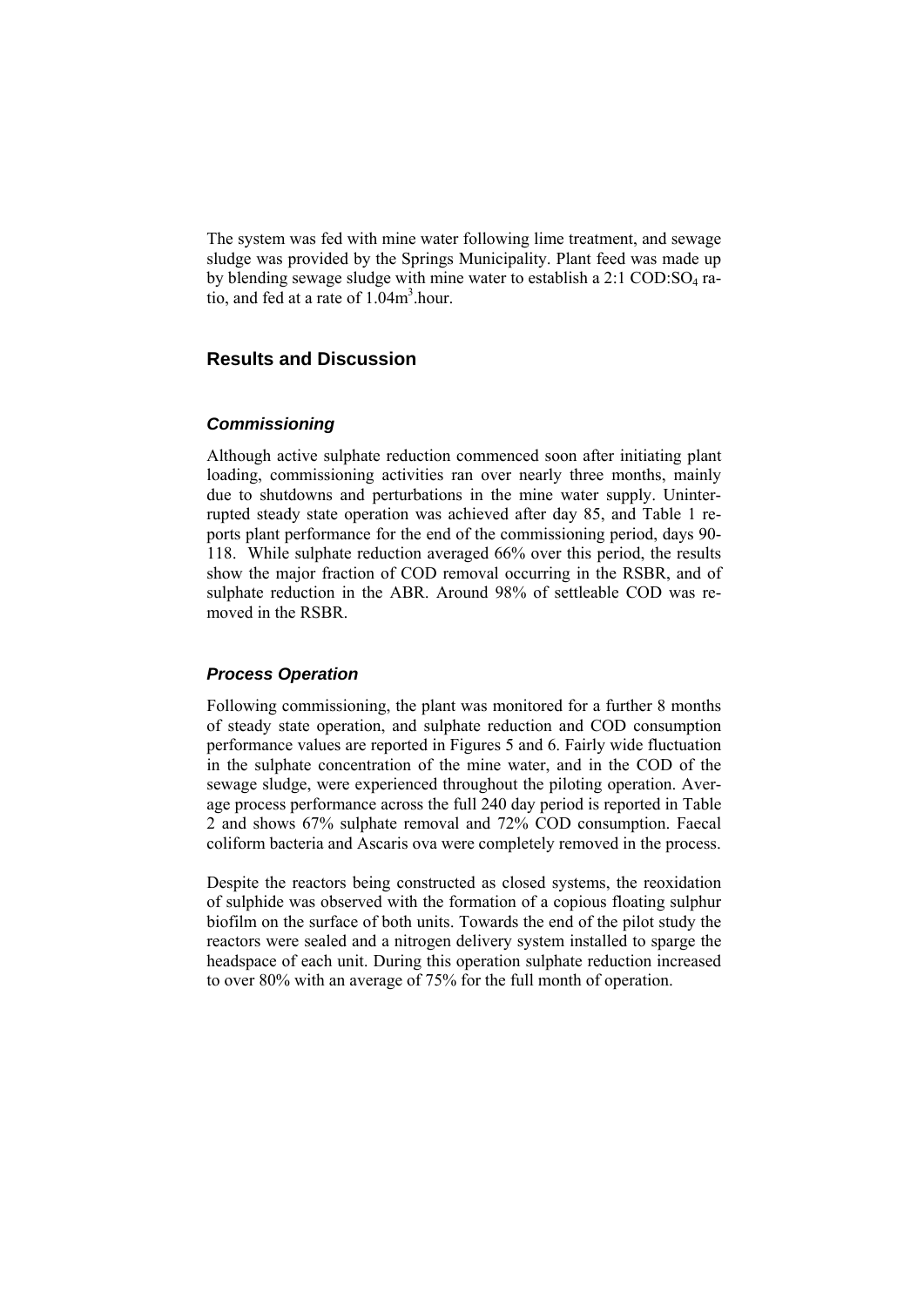Sewage Sludge as an Electron Donor in Biological Mine Wastewater Treatment: Development of the Rhodes BioSURE Process<sup>®</sup> 5

## *Process Performance*

The hydrolysis and solubilisation reactions, as the initial steps in which complex organic structures, such as primary sewage sludge, are made available to the biological processes, are of central importance. In order to measure the efficiency of the process in mobilising sewage sludge as an SRP substrate, the combined products of hydrolysis and acidogenesis may be measured directly as total VFA. However, since both production and consumption are occurring simultaneously, process efficiency may also be calculated theoretically from stoichiometric sulphate reduction values within the system  $(COD:SO_4 = 0.61:1)$  based on equation 1 (Hansford 2004), and expressed as acetate equivalents.

$$
CH_3COOH + H_2SO_4 = H_2S + 2CO_2 + 2H_2O
$$
 (1)

Since the products of acidogenesis would also have been consumed by organisms other than SRP, the process efficiency factor derived in this way from total sulphate reduced, presents both a crude and minimum value for VFA generated in the hydrolysis/acidogenesis reactions. Figure 7 reports VFA production from primary sewage sludge in the Process showing the combination of direct measurement and calculation of acetate equivalents based on values of sulphate reduced.

Based on this approach, the  $\text{COD:SO}_4$  consumption/reduction ratio was found to range from 2.6-4.5:1 in the RSBR and 0.57-0.82:1 in the ABR. Given the close approximation, in the ABR, of the measured and theoretical values, it may be broadly assumed that sulphate reduction in the ABR was largely driven by VFA products generated by sewage sludge hydrolysis, occurring mainly in the RSBR. An efficiency for conversion of sewage sludge into acetate equivalents of 32%-37% was achieved across the piloting period. This rises to  $\sim$  50% in the fully optimized process and compares well to bench study values reported by Whittington-Jones (2000).

Process efficiency in terms of sulphate reduction achieved may also be measured as a function of hydraulic retention time (HRT). While the plant was operated at a fixed HRT of 46 hours (8hrs in RSBR;38hrs in ABR), it was apparent that residual COD could support additional sulphate reduction, but probably on a basis of diminishing returns. An estimate of HRT required to achieve maximum sulphate conversion was undertaken in flask experiments in which the final effluent from the ABR was incubated for a further 216 hours. Figures 8 and 9 show that both VFA production and sulphate removal reach a plateau by 96 hours, and in this period achieving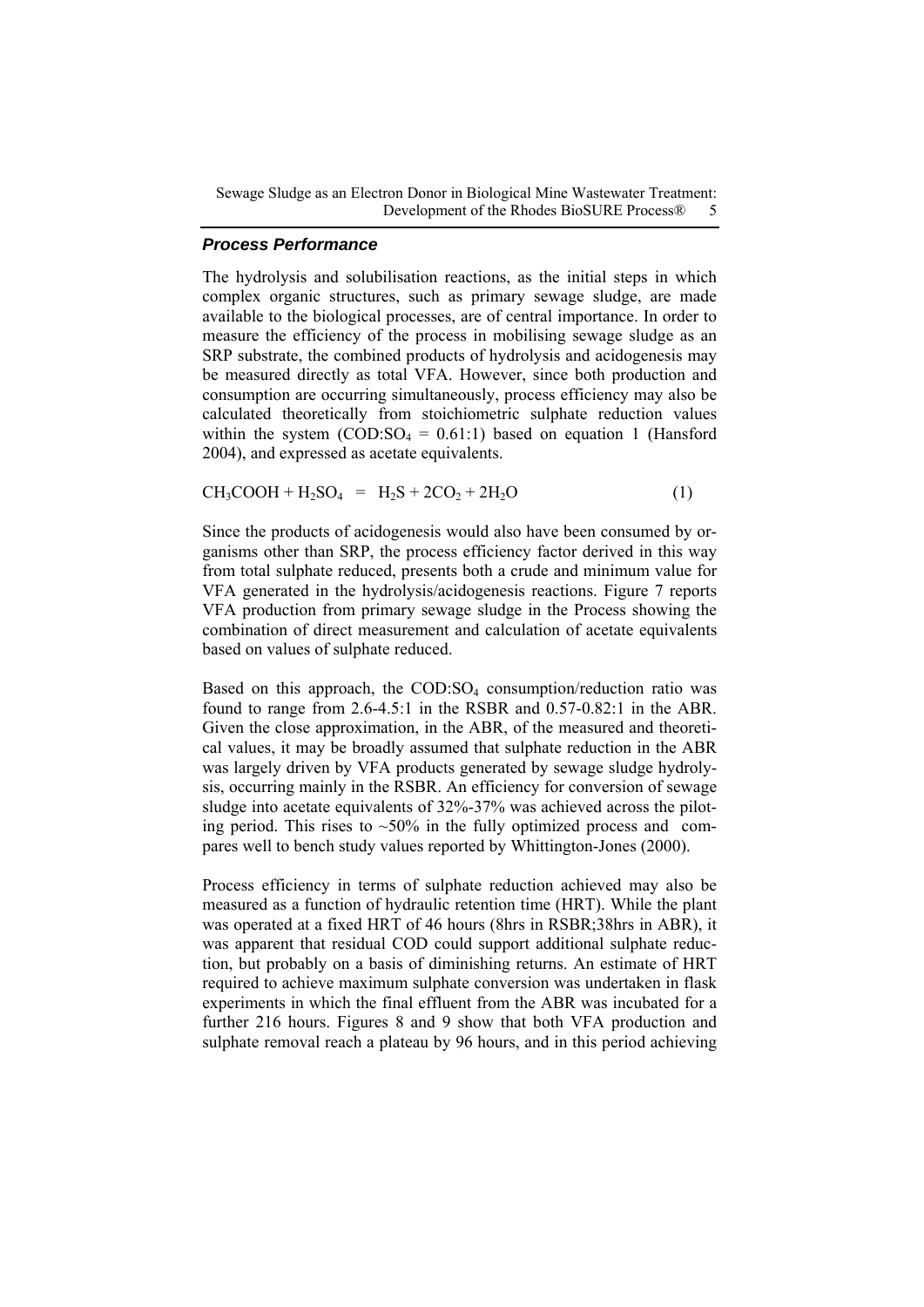a sulphate reduction of ~90%. Where this level of removal is desired, and large water volumes are to be treated, the efficiency of retention within a ponding system may be considered as an appropriate reaction environment following the RSBR hydrolysis unit operation.

## **Conclusion**

Based on the above results the BioSURE Process® has been further scaledup at the ERWAT Ancor Sewage Works located some 2.5 km from Grootvlei Mine. A dedicated pipeline connecting the mine and the sewage works has been constructed and delivers mine water to site, and sewage sludge is sourced directly from the primary settling tanks. In this system a RSBR of 180m<sup>3</sup> is linked to a stirred tank reactor instead of using the ABR design. These studies are currently running at the time of writing, and plans have been drawn for the construction of a  $10ML \cdot day^{-1}$  mine water treatment plant.

## **References**

APHA, (1989). Standard Methods for the Examination of Water and Wastewater. 15th Edition. American Public Health Association, Washington D.C.

Barton, L.L. (1995). Sulphate Reducing Bacteria. Plenum Press, New York.

Boshoff, G. (1999). Algal metal binding by waste grown algae. PhD Thesis, Rhodes University, Grahamstown, South Africa.

Butlin KR, Selwyn SC & Wakerley DS (1956) Sulphide production from sulphate-enriched sewage sludges. J. Appl. Bacteriol. 19: 3-15

Commission of Enquiry into Water Matters. (1970). Government Printer, Pretoria.

Corbett, C.J. (2001). The Rhodes BioSURE Process in the Treatment of Acid Mine Drainage Wastewaters. MSc Thesis, Rhodes University, Grahamstown.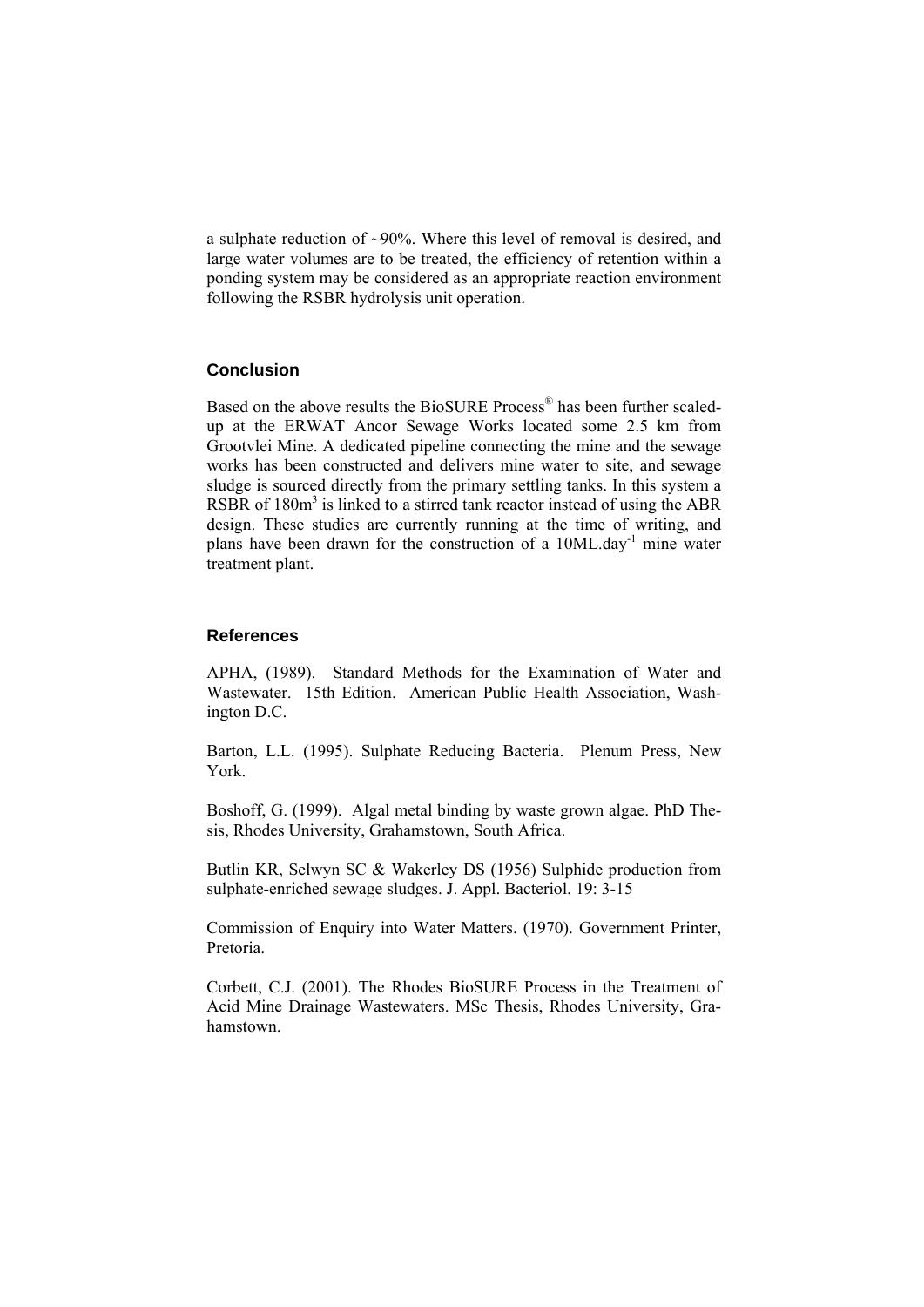DEAT (Department of Environment Affairs and Tourism). (1999). The National State of the Environment Report. Department of Environment Affairs and Tourism, Pretoria.

Dunn, K.M. (1998). The biotechnology of high rate algal ponding systems in the treatment of saline tannery wastewaters. PhD. Thesis, Rhodes University, Grahamstown.

du Plessis, M. (1990). WRC workshop prioritising South Africa's future salinity research. SA Water Bulletin16(1): 16-19.

Enongene G. (2004) PLEASE FILL IN TITLE HERE. PhD Thesis, Rhodes University, Grahamstown, South Africa.

Gadd, G.M. & White, C. (1993) Microbial treatment of metal pollution - a working biotechnology? TIBTECH 11: 353-359.

Hansford GS (2004) The mechanisms and kinetics of biological treatment of metal-containing effluent. WRC Report 1080/1/04, Water Research Commission, Pretoria.

Johnson DB (1995) Acidophilic microbial communities: candidates for bioremediation of acidic mine effluents. Int. Biodet. & Biodeg. 1995: 41- 58

Kuenen JG & Robertsen LA (1992) The use of natural bacterial populations for the treatment of sulphur containing wastewater. Biodegradation 3:239-254

Lens P, Hulshoff-Pol (2000) Environmental Technologies to Treat Sulphur Pollution. Principles and Engineering. IWA Publishing, London.

Maree JP & Strydom WF (1985) Biological sulphate removal in an upflow packed bed reactor. Water SA, 19: 1101-1106.

Molepane, N.P. (1999). Sulphate reduction utilising hydrolysis of complex carbon sources. MSc Thesis, Rhodes University, Grahamstown.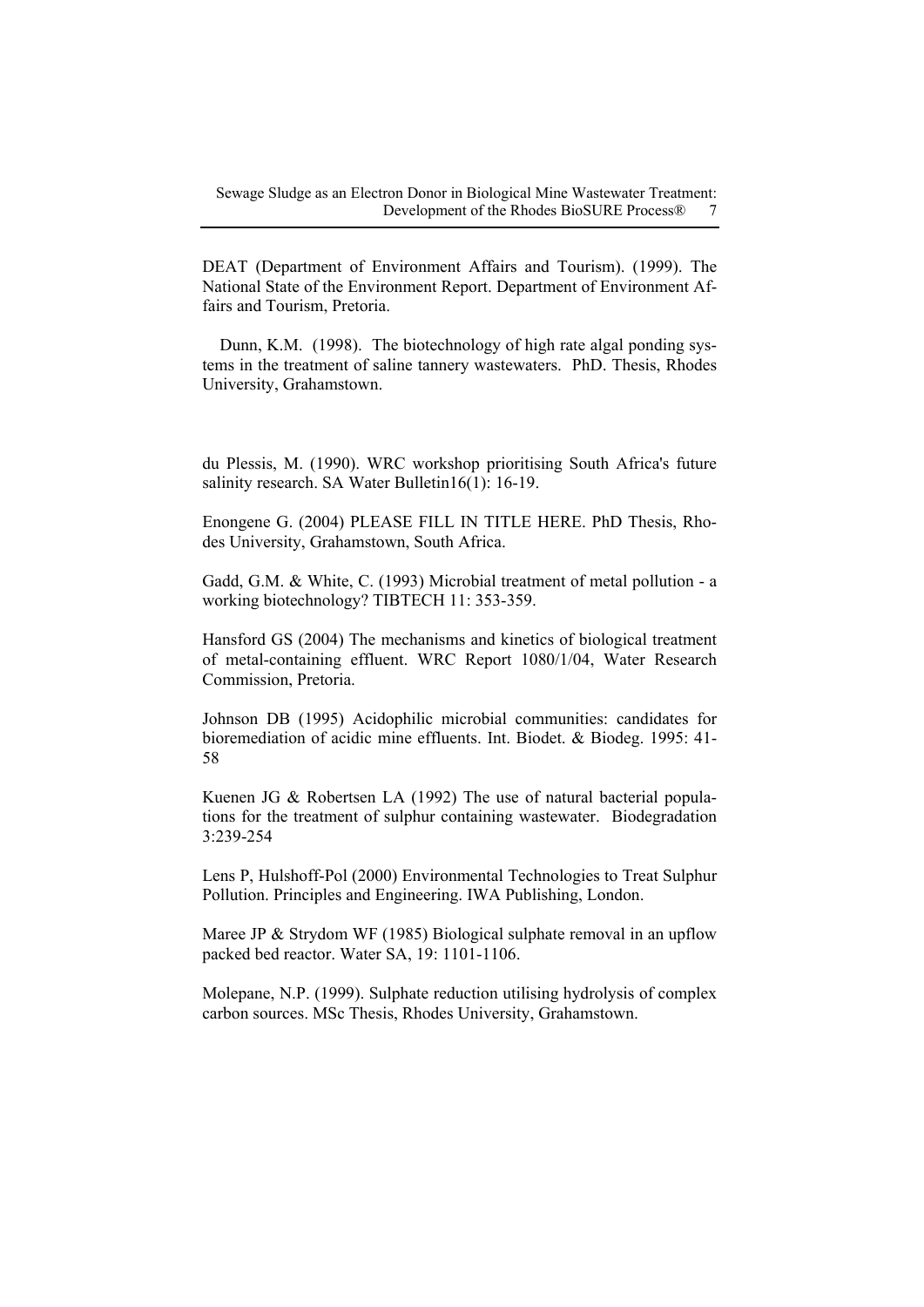Molwantwa, J. (2003) The enhanced hydrolysis of sewage sludge in sulphate reducing environments. MSc Thesis, Rhodes University, Grahamstown.

Pletschke BI, Rose PD & Whiteley CG. 2002. The enzymology of sludge solubilisation utilising sulphate reducing systems: Identification and properties of ATP-sulphurylases. Enzme and Microbial Technology 31:329- 336.

Robb GA (1994) Environmental consequences of coal mine closure. The Geographical Journal 106: 33-40

Rose, P.D., Boshoff, G.A., van Hille, R.P., Wallace, L.C.M., Dunn, K.M. and Duncan, J.R. (1998). An integrated algal sulphate reducing high rate ponding process for the treatment of acid mine drainage wastewaters. Biodegradation, 9: 247-257.

Rose PD, Corbett CJ, Whittington-Jones K and Hart OO. 2004. The Rhodes BioSURE Process. Part 1: Biodesalination of Mine Drainage Wastewaters. Report TT195/02, Water Research Commission, Pretoria.

Scott, R. (1995). Flooding of Central and East Rand Gold Mines: An investigation into controls over the inflow rate, water quality and the predicted impacts of flooded mines. WRC Report No. 486/1/95. Water Research Commission, Pretoria, South Africa.

Stander, JVR. (1987) Fighting South Africa's salinity problem. S.A. Water Bulletin,. 13: 10-13.

Whittington-Jones, K. (2000). Sulphide enhanced hydrolysis of primary sewage sludge: Implications for the bioremediation of acid mine drainage. PhD Thesis, Rhodes University, Grahamstown.

Whiteley CG, Heron P, Pletschke B, Rose PD, Tshivunge S, van Jaarsveld FP & Whittington-Jones K. (2002). The enzymology of sludge solubilisation utilising sulphate reducing system:. Properties of proteases and phosphatases. Enzyme and Microbial Technology, 31:419-424.

Whiteley C, Pletschke B, Rose P & Ngesi N. (2002) . Specific sulphur metabolites stimulate β-glucosidase activity in an anaerobic sulphidogenic bioreactor. Biotechnology Letters 24:1509-1513.